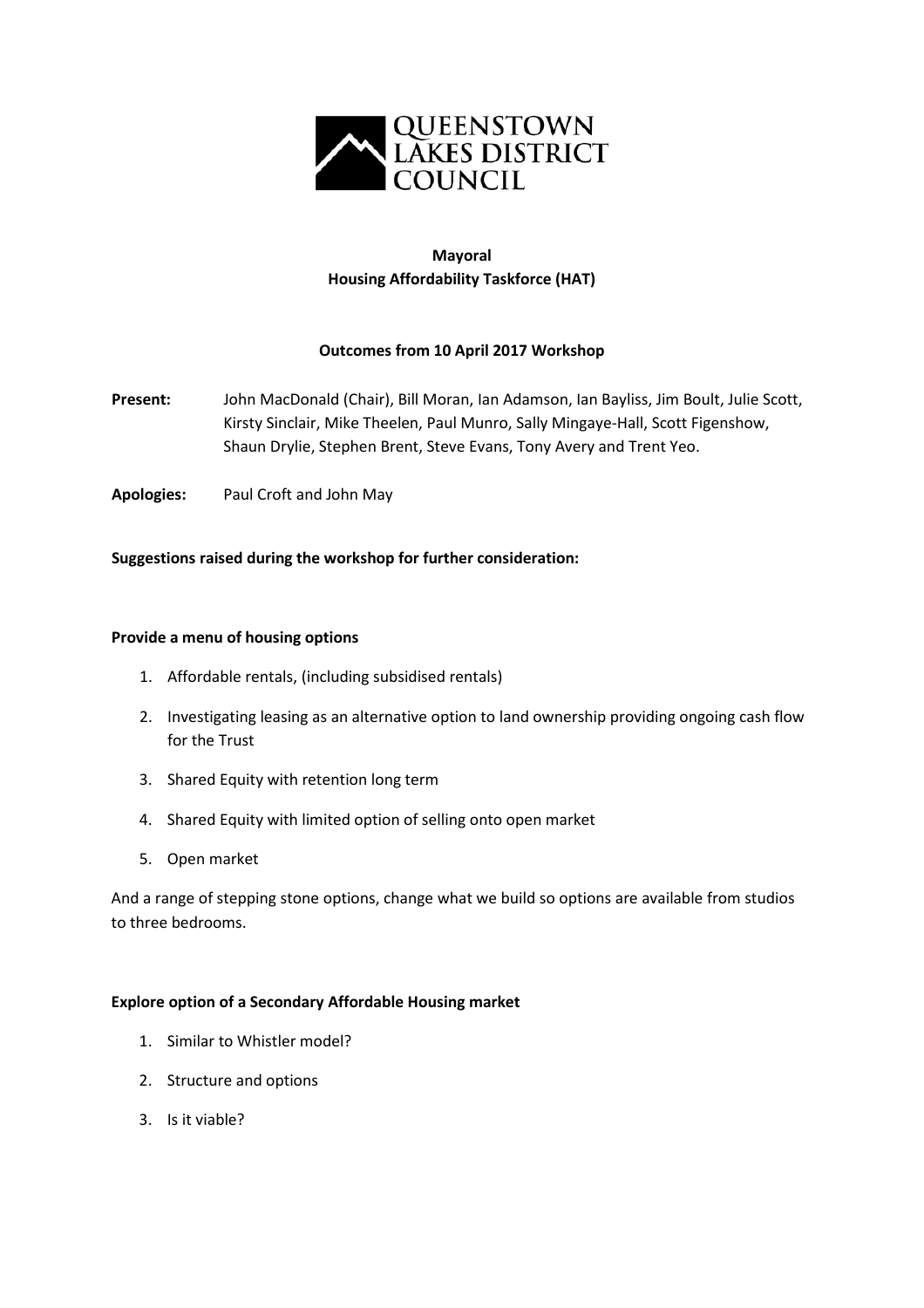#### **Enable a stronger QLCHT**

- 1. Look at current operating model and options for increasing its scope and mandate including:
	- Long term affordability retention mechanisms
	- Source additional funding to increase purchasing power
	- Add a Land Holding Trust/Leasehold model
	- Mechanism to enforce existing stakeholder deeds (by QLDC)
- 2. What council land is available now that could be made available to the Trust: Lake View?

#### **Improve the supply of land**

- 1. Proposed District Plan (PDP) Stage 2 zoning of additional areas
	- Wakatipu Basin study
	- Kawarau Falls to Jacks Point?
- 2. Proposed District Plan (PDP) Stage 2 further up-zoning allowing greater density
- 3. Incentivise more intensive central city developments
- 4. Master plan future developments and subdivisions towards more med/high density with green spaces
- 5. Relook at rating differential for undeveloped land
- 6. SHAs

#### **Increase the level of contribution from developments**

- 1. Increase SHA provision to higher percentage
- 2. Investigate inclusionary zoning as part of Proposed District Plan (PDP), to strengthen affordable housing provision
- 3. Incentivise by allowing increased density in exchange for increased affordable housing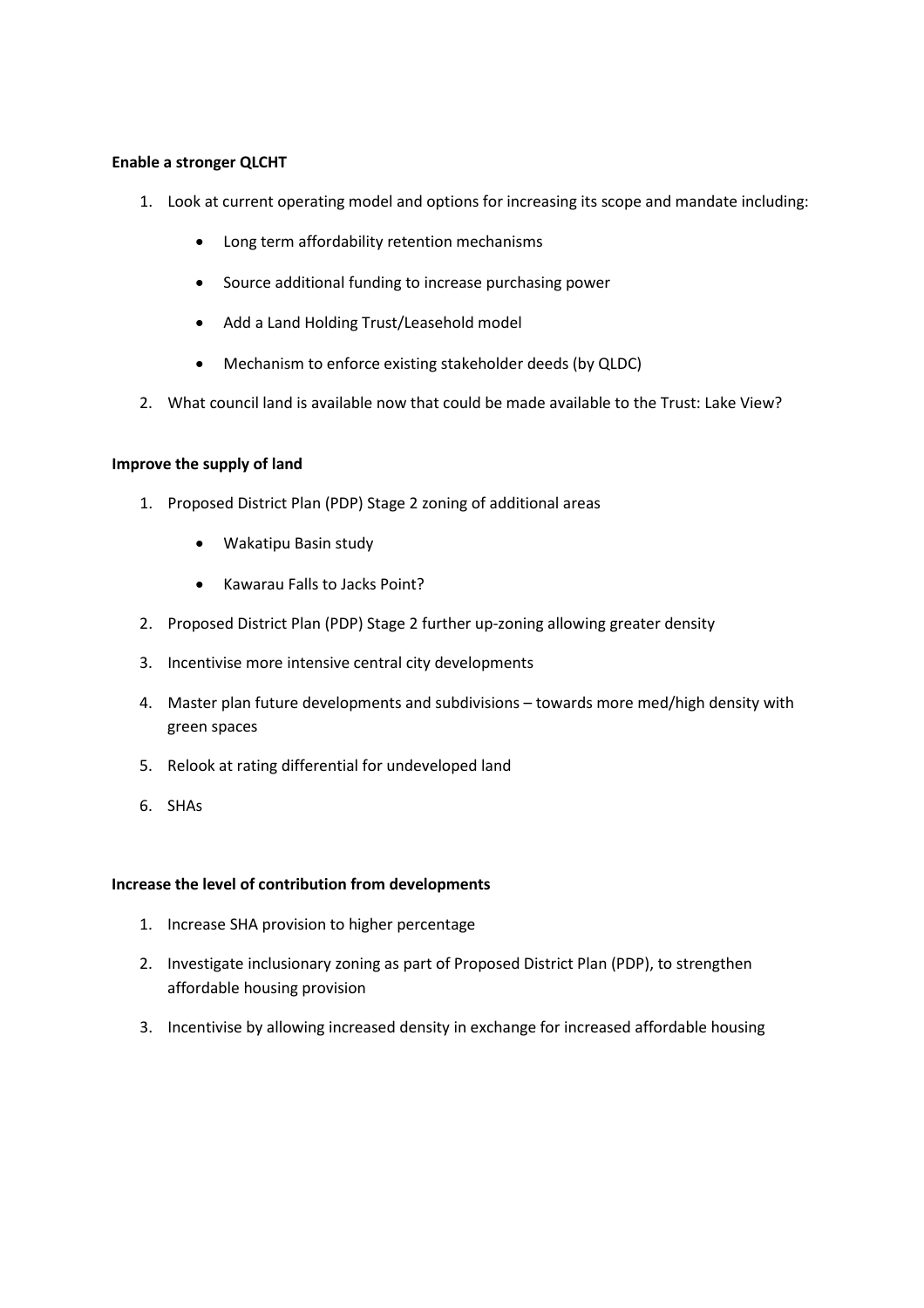#### **Review Development Contributions policy**

- 1. Investigate options and implications to reduce DC requirements for:
	- New affordable housing options
	- Infill options and house additions, particularly if used for affordable housing

#### **Finance**

- 1. Investigate provision of long term fixed interest rate financing for first home buyers
- 2. Investigate use of Leases

#### **Supportive Data and research**

- 1. Complete NPS modelling
- 2. Economic analysis of options costs and consequences
- 3. Utilise past QLDC data and bring up to date

#### **Other things…**

• Further investigate supporting potential joint ventures and profit sharing arrangements with developers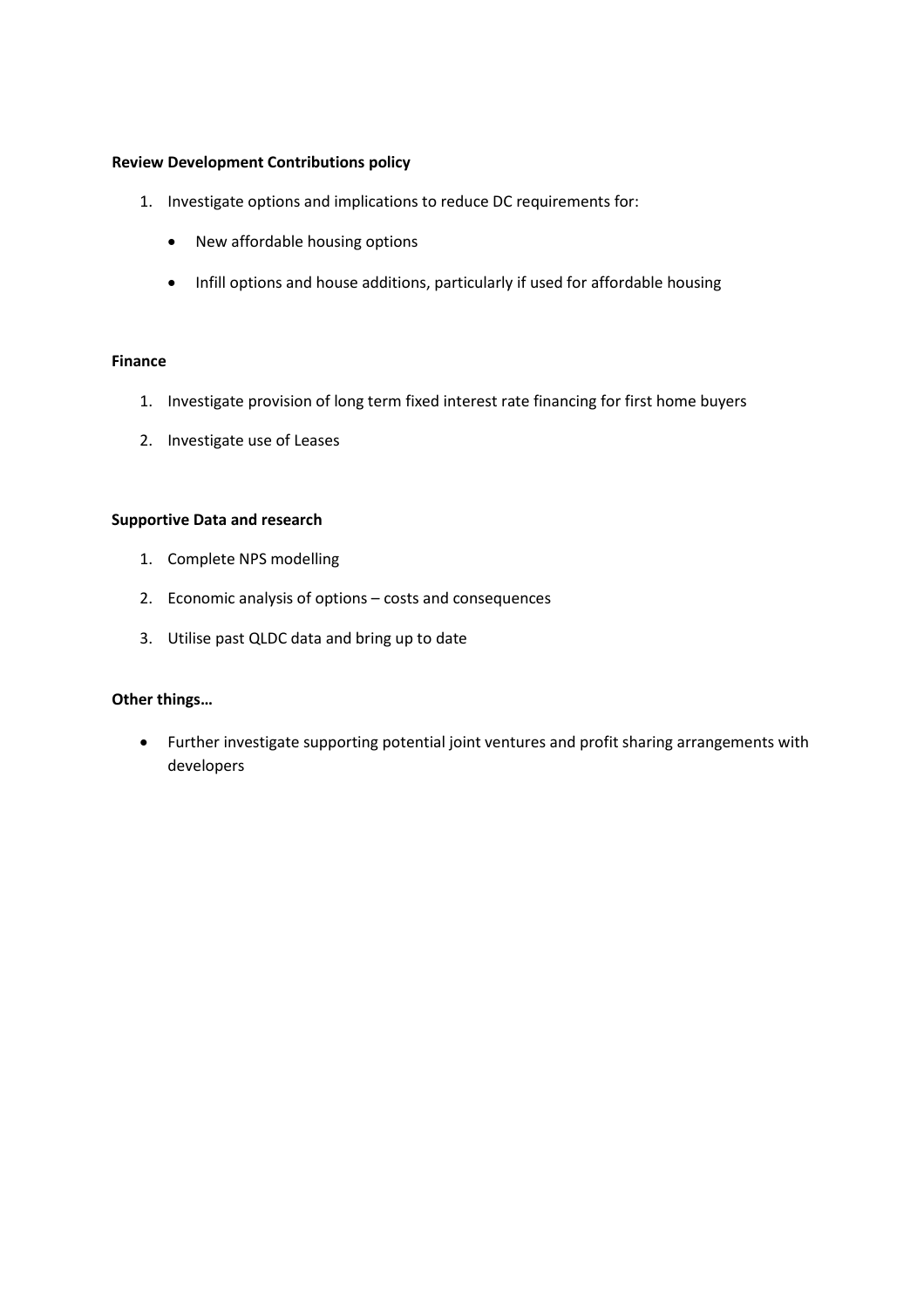

# **Mayoral Housing Affordability Taskforce (HAT)**

# **Fortnightly Meeting Outcomes from 8th May 2017 Queenstown Lakes District Council Chambers – 10 Gorge Road**

- **Attendees:** John MacDonald (Chair), Bill Moran, Ian Bayliss, Jim Boult, Julie Scott, Kirsty Sinclair, Mike Theelen, Paul Croft, Sally Mingaye-Hall, Scott Figenshow (Phone), Steve Evans (Phone) and Tony Avery
- **Apologies:** Ian Adamson, John May**,** Paul Munro, Shaun Drylie, Stephen Brent and Trent Yeo.

#### **It was agreed the primary focus for the Taskforce should be:**

#### **1. Secondary Affordable Market (Whistler model includes ownership and long term rentals)**

- i) Retaining affordability long term
- ii) Looking at changing what we build

#### **2. Finding land for Queenstown Lakes Community Housing Trust (QLCHT)**

#### **3. Planning**

- i) Inclusionary zoning
- ii) Infill/density secondary unit, permanent longer term rentals, no visitor accommodation.
- iii) Master Planning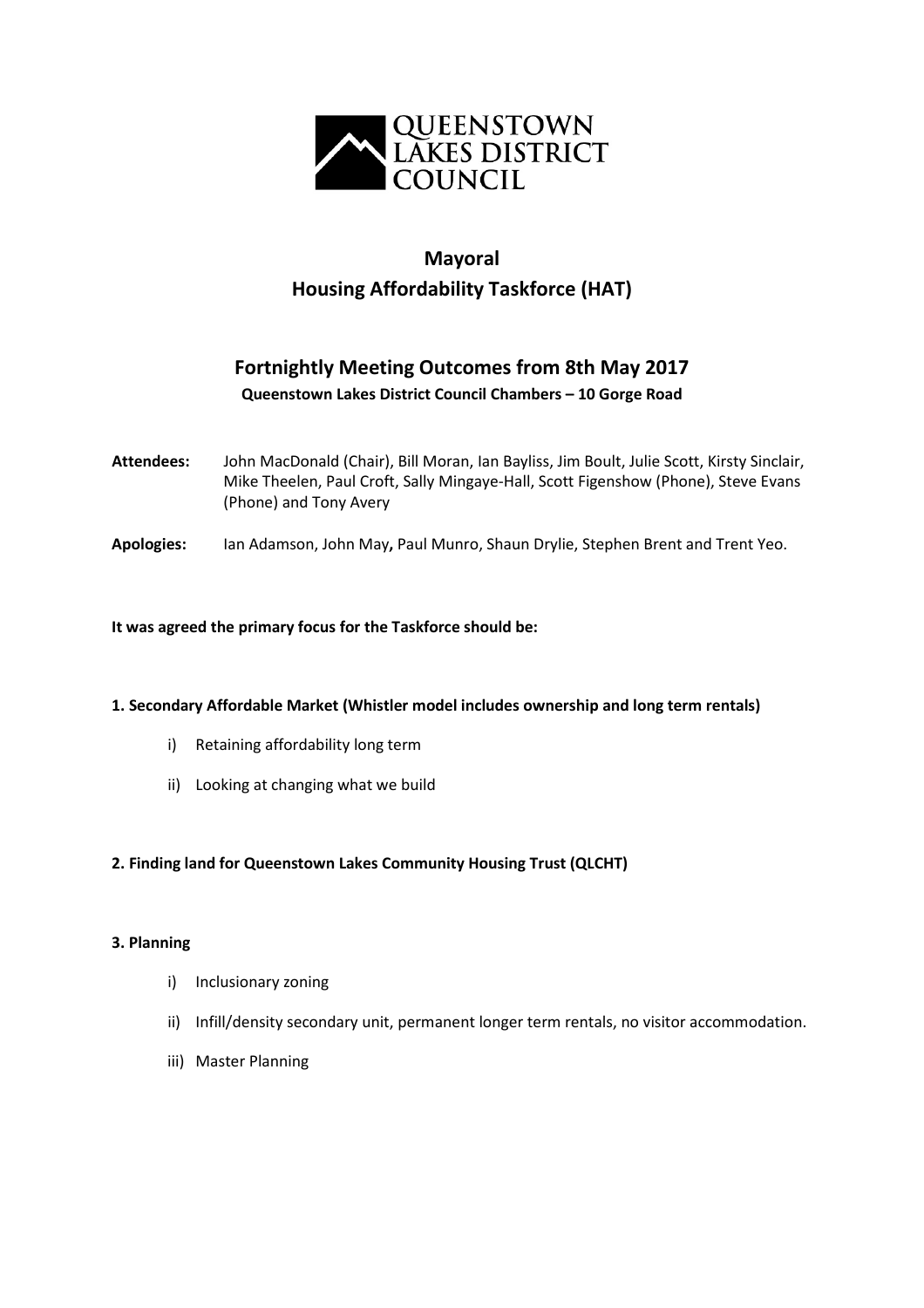## **4. Understand the market segment we are targeting**

i) Key workers

**Jim Boult pointed out four key areas to be considered, with our focus to be on the first 3.**

- i) Land
- ii) Consents
- iii) Delivering affordability
- iv) Funding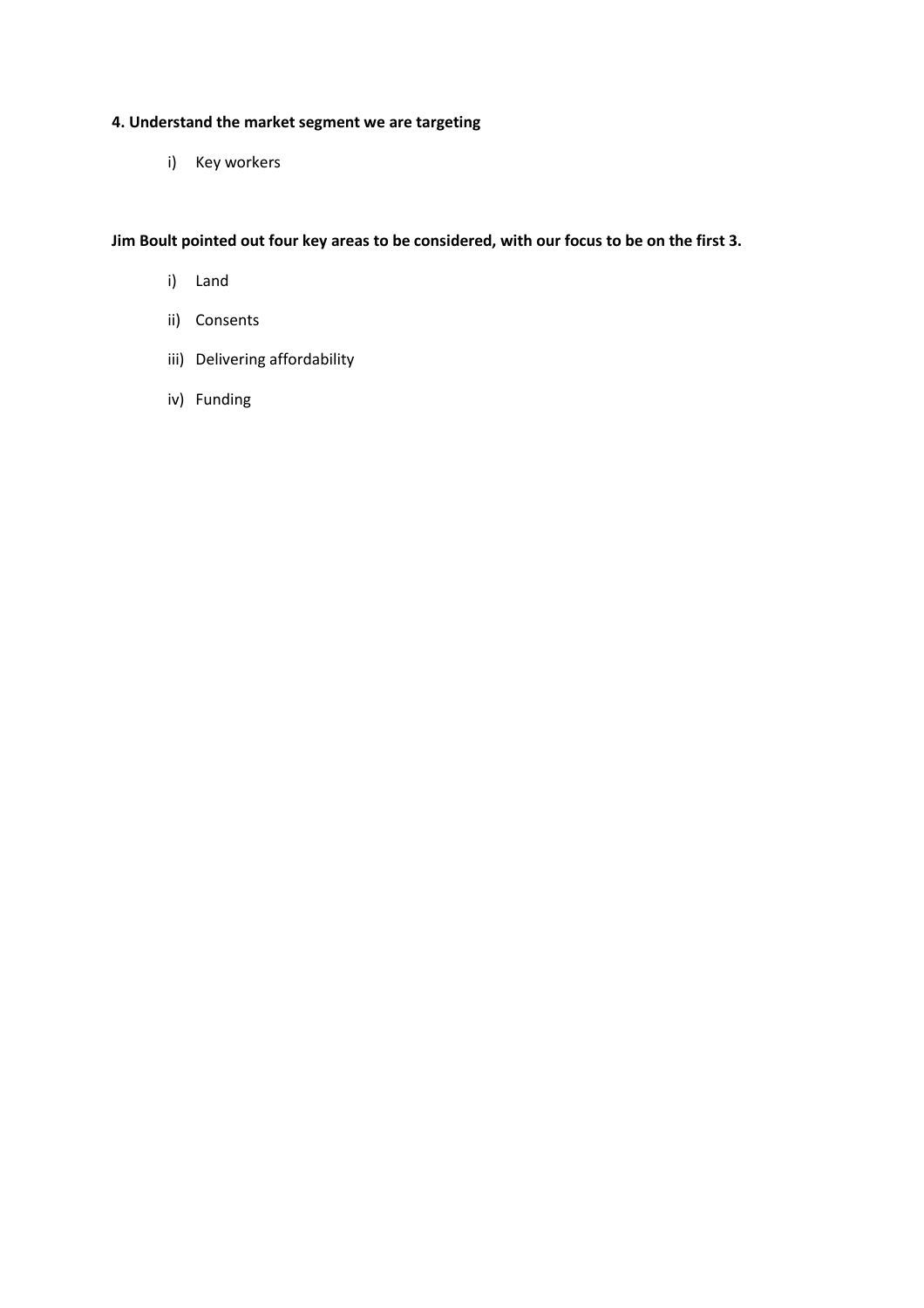

# **Mayoral Housing Affordability Taskforce (HAT)**

## **Meeting Outcomes - 29th May 2017**

#### **Queenstown Lakes District Council Shotover Street Boardroom – 74 Shotover Street**

- **Attendees:** John MacDonald (Chair), Bill Moran, Ian Bayliss, Jim Boult, Julie Scott, Kirsty Sinclair, Mike Theelen, Sally Mingaye-Hall, Scott Figenshow (Phone) and Tony Avery
- **Apologies:** Ian Adamson, Paul Croft, John May**,** Paul Munro, Shaun Drylie, Stephen Brent, Steve Evans (Phone) and Trent Yeo.

#### **Outcomes**

#### **1) Secondary Affordable Market**

- i) Reviewed Tony Avery's Rationale for a Secondary Affordable Market (SAM) document, general agreement.
- ii) Mike Theelen questioned ongoing funding for Secondary Affordable Market (SAM) model, is it needed?
- iii) Secondary Affordable Market (SAM) subgroup formed to meet, further develop and test the ideas raised, how they would potentially work and their bankability.

#### **2) Discussed Developer Contributions**

i) Agreement that they will be essential.

#### **3) Monday 26th June meeting**

i) Cancelled meeting and replaced with workshop on Land Trusts and their use in affordable housing overseas, facilitated by Dr. Louise Crabtree.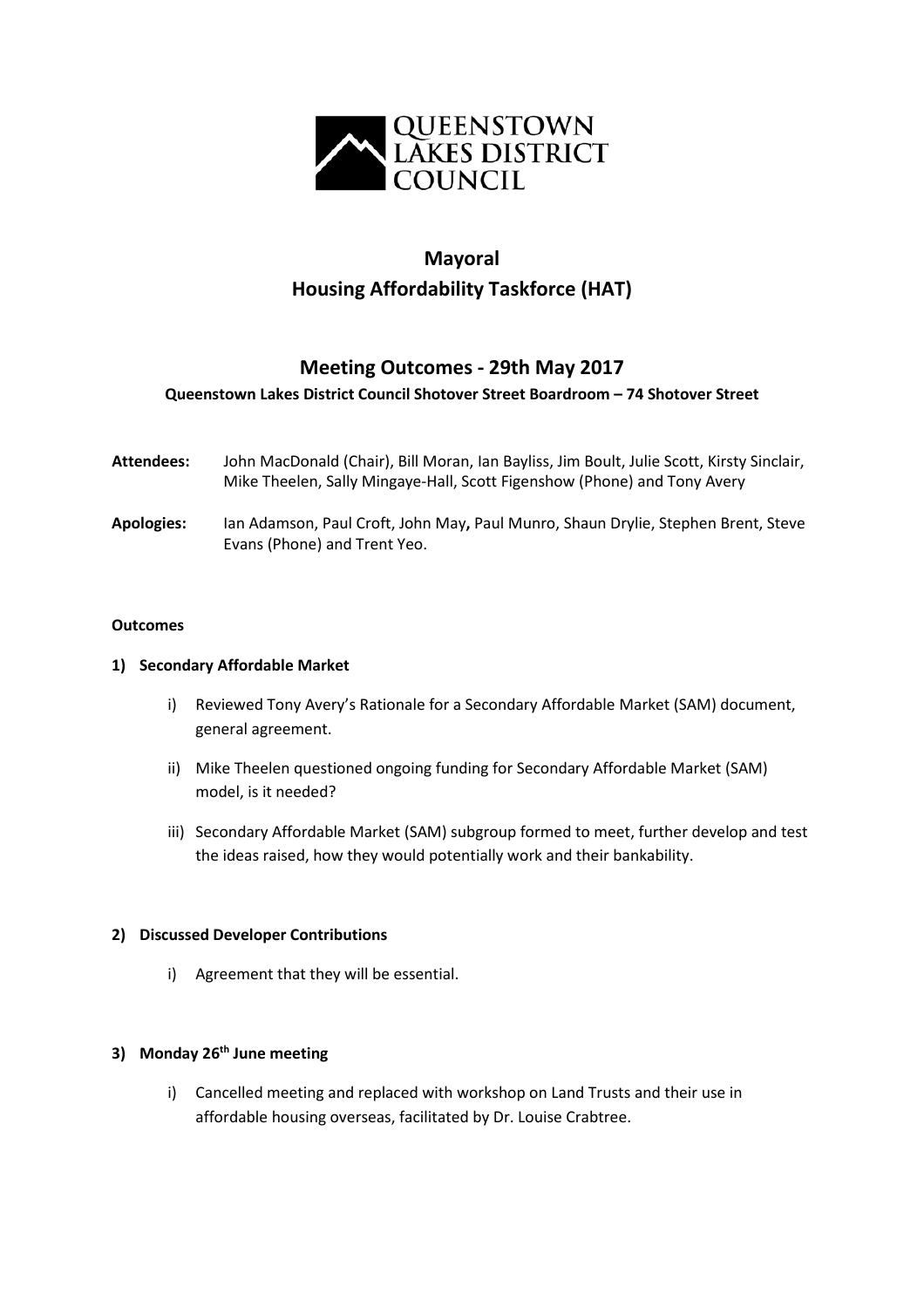# **Mayoral Housing Affordability Taskforce (HAT) Meeting Outcomes - 10th July 2017**

#### **Queenstown Lakes District Council Chambers – 10 Gorge Road**

- **Attendees:** John MacDonald (Chair), Bill Moran, Ian Adamson, Ian Bayliss, Jim Boult, Julie Scott, Kirsty Sinclair, Mike Theelen, Scott Figenshow (Phone), Shaun Drylie (Phone), Steve Evans (Phone), Tony Avery and Trent Yeo.
- **Apologies:** Ian Greaves, John May**,** Paul Croft, Paul Munro, Ross McRobie, Sally Mingaye-Hall and Stephen Brent.

#### **1) Secondary Affordable Market (SAM)**

- i) Update from SAM working group. Progress made and believe a secondary affordable market is achievable
- ii) Documents compiled by working group presented by Julie Scott
	- QLCHT's Restricted Market Programme (Draft)
	- Leasehold model with 80% LVR
	- Large Scale Mixed Model QLCHT development (Lease/Rent/Sell)
- iii) Discussion around models. JB happy to see the progress of proposal, general agreement.
- iv) Points/discussion noted:
	- Aim of Large Scale Mixed Model is to see how we can upscale to increase supply of houses onto market quickly, linking in to changing what we build and perceptions around this.
	- Look at this as developing series of products to increase the supply, affordability & ownership of units across the District.
	- Creating supply doesn't necessarily result in increasing affordability.
	- Should be thinking about ways of enabling QLCHT to buy and develop land as well as obtaining land and buildings through developer contributions.
	- Important to keep the offering simple.
	- Restricted market proposal is based on land provided from developer contributions therefore lower lease rate than market value land. Leaseholders finance the build costs.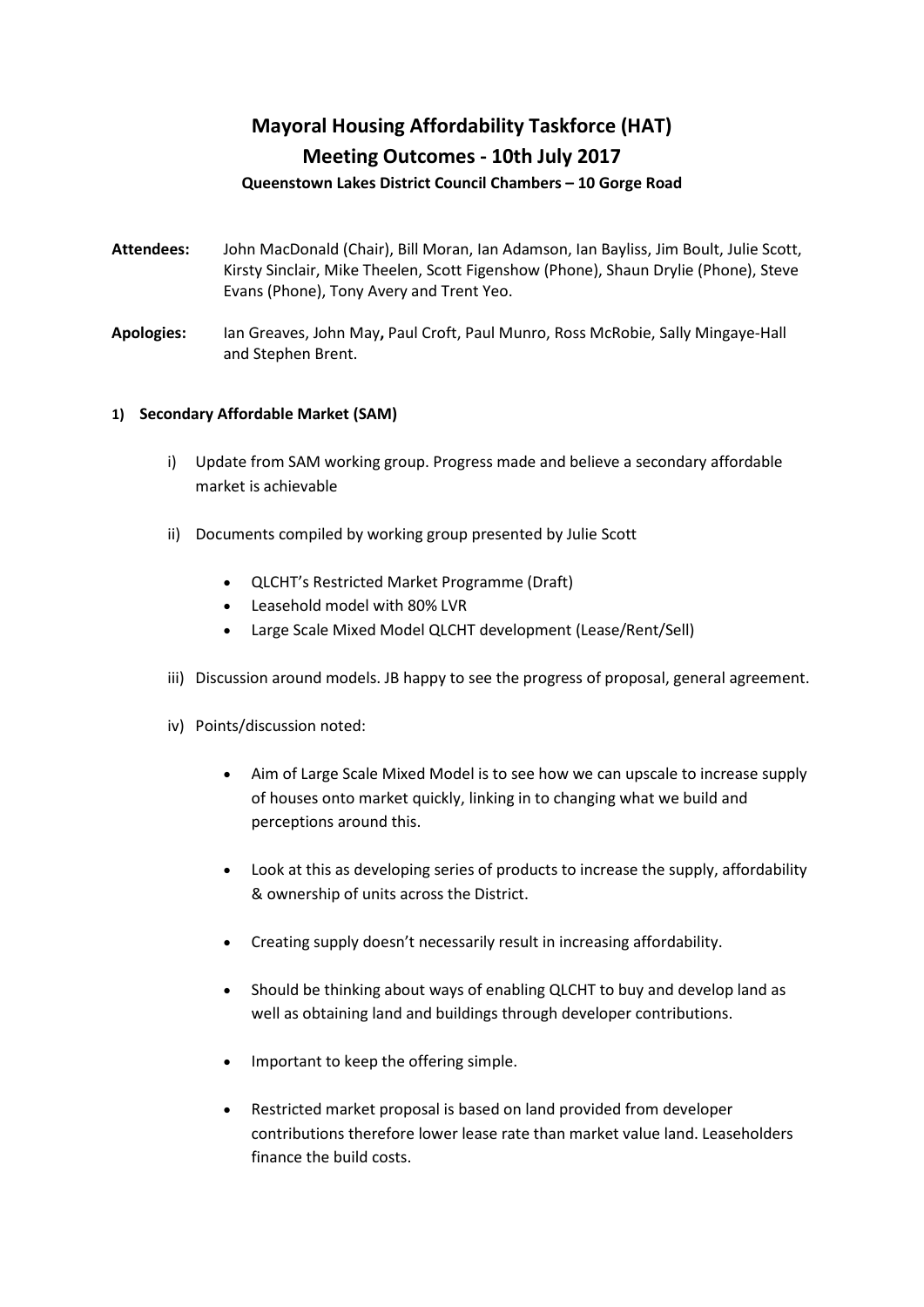- SD noted better leverage for equity than Shared Ownership model but need to pressure test assumptions. Potential QLCHT Pilot scheme – 14 sections from Onslow Road SHA.
- MT noted a need to be mindful of liability if QLDC to act as guarantor for QLCHT leasehold model.
- SD didn't see banks having an issue with financing under the terms laid out under current proposal; though noted difficulty valuing properties in this context.
- SE queried the low return on the leasehold land as to whether it was the best use of council funds. JS countered with social investment benefits.
- High interest mortgage rates may still be an issue to low/mid income lessees/owners.
- TY asked is there a way to calculate loss to community when people move on due to lack of housing affordability and supply?

#### **2) Shared Home Equity Product (SHEP)**

- i) Product as a means of financing for middle of market, more information to follow.
- ii) QLCHT have agreed to look into the option further.

#### **3) Ladies Mile Masterplan**

- i) Currently out for public consultation on views.
- ii) Looking to increase supply through medium/high density zoning.
- iii) Access to land through proposed 10% developer contribution, noting this will be contentious with landowners.
- iv) Council needs to decide if applied for as SHA and the level of developer contributions.
- v) Based on growth projections Wakatipu Basin needs 6.5 houses/week built for next 30 years
- **4) Next meeting date July 24th to be cancelled.**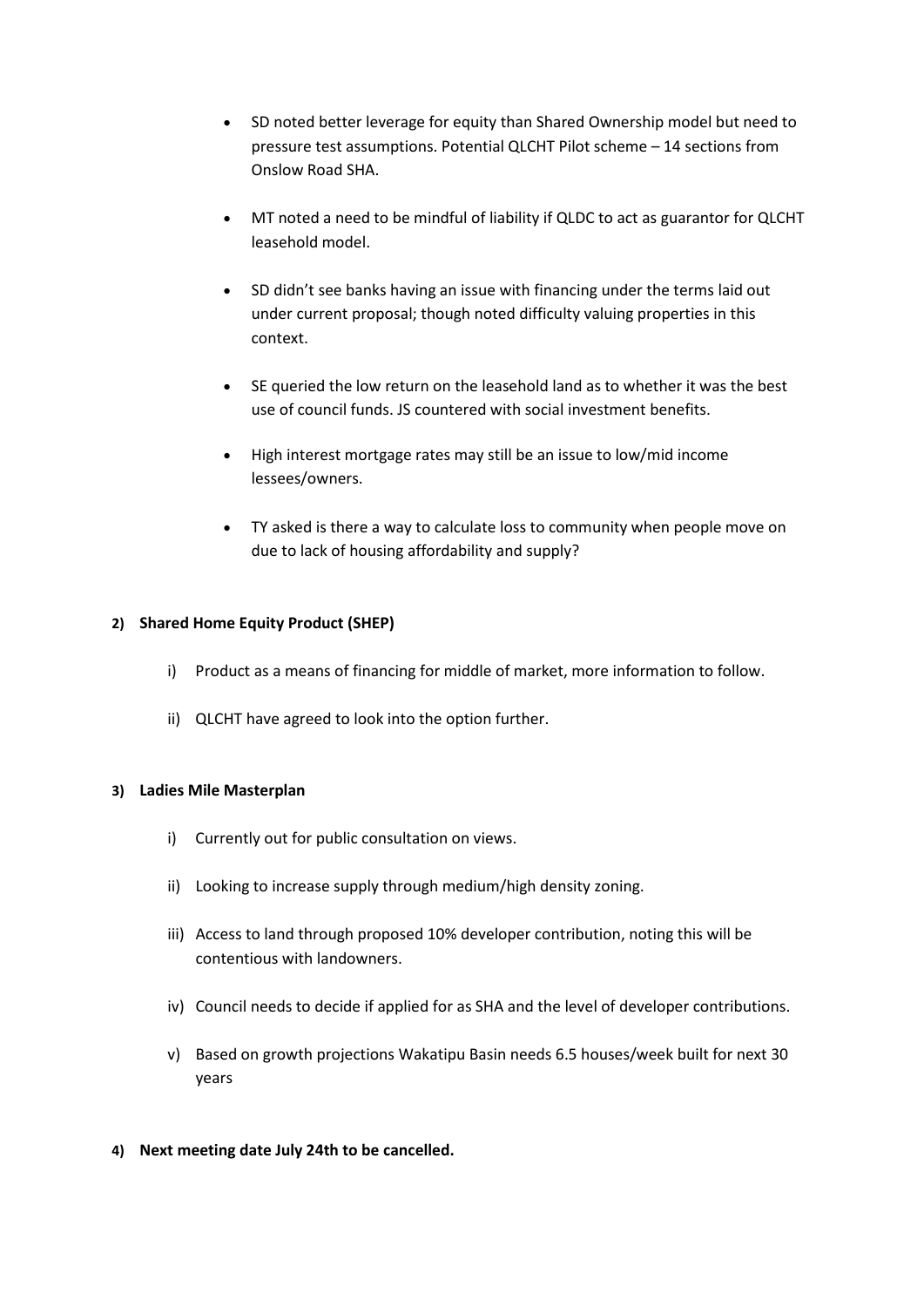# **Mayoral Housing Affordability Taskforce (HAT) Meeting Outcomes – 7th August 2017**

#### **Queenstown Lakes District Council Chambers – 10 Gorge Road**

- **Attendees:** John MacDonald (Chair) (Phone), Bill Moran, Ian Adamson, Ian Bayliss, Jim Boult (Phone), Julie Scott, Kirsty Sinclair, Mike Theelen, Rebecca Officer (Phone), Ross McRobie, Scott Figenshow (Phone), Shaun Drylie (Phone), Steve Evans (Phone) and Tony Avery.
- **Apologies:** Ian Greaves, John May**,** Paul Croft, Paul Munro, Sally Mingaye-Hall, Stephen Brent and Trent Yeo.
- **Guests:** Stewart Burns.

#### **Action Items from Previous Meetings**

|    | <b>Action Items</b>                                                                                                                                                                                                     | <b>Status</b>                                                                                                          |
|----|-------------------------------------------------------------------------------------------------------------------------------------------------------------------------------------------------------------------------|------------------------------------------------------------------------------------------------------------------------|
| 1. | Put together information on Shared Home<br>Equity Product for presentation at next<br>meeting (BM)                                                                                                                      | Presentation slides shown for initial 20 minutes<br>of meeting (agenda item 1)                                         |
| 2. | <b>QLCHT</b> to consider the Affordable<br>Ownership Programme (AOP) model at<br>their next board meeting (JS)                                                                                                          | Considered by trustees, now with lawyers who<br>are drafting legal documents, once complete<br>can start testing. (JS) |
| 3. | Need to report to Council on HAT actions to<br>date, noting the need to firm up Affordable<br>Ownership Programme model & Shared<br>Home Equity Product first, and seeking<br>Council endorsement of the proposals (TA) | Draft report completed by TA, discussed as<br>agenda item 2.                                                           |

#### **Outcomes**

### **1) Shared Home Equity Product (SHEP)**

- i. Presentation slides of SHEP summary reviewed and discussed
	- Funder provides funds to client, clients pays a 10% bond and pays fixed rate which is locked in for 10 years.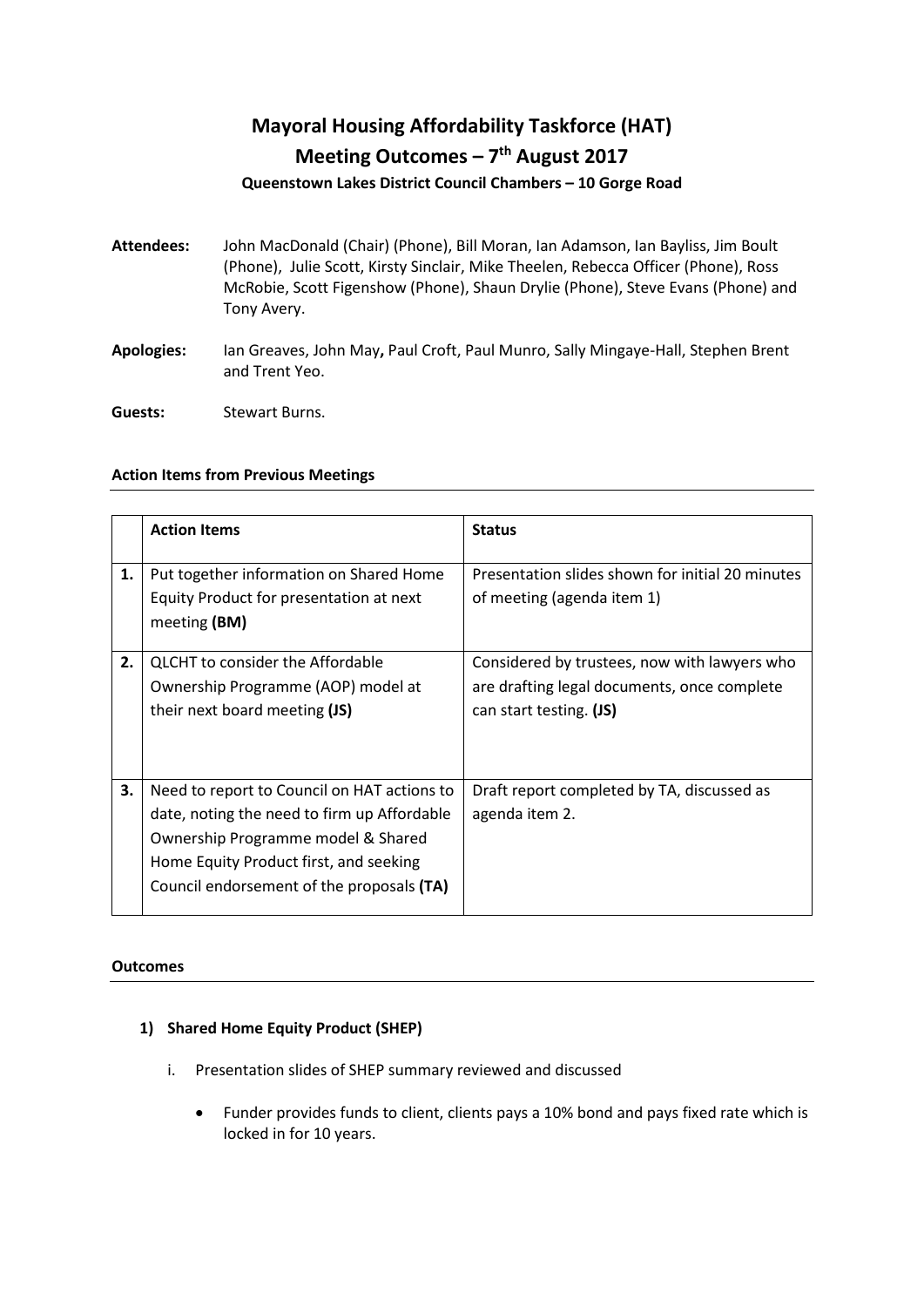- QLDC to stand as an intermediary between SHEP and clients which lessens risks for investors therefore requiring lower interest rates.
- Risk in terms of credit exposure minimal, the risk for QLDC/QLCHT would lie in property prices and clients defaulting on payments.
- ii. QLDC as an intermediary/guarantor
	- SB questioned responsibilities for QLDC given they currently have no control over QLCHT. SHEP presenter saw QLDC as initial licensee, sub licensing to QLCHT who would find the clients.
	- BM notes if QLDC stands behind the Trust directly/indirectly they need more control due to liability issues. Relationship between the two would need to be reviewed and an independent assessment of risk exposure undertaken. MT notes any changes may require public consultation.
	- SD questioned the risk to QLDC as bond guarantor at the end of 10 years. SHEP presenter replied risk only for the 10% bond. Main risk is with the investors not clients, provided clients have fulfilled obligations.
- iii. Next steps
	- General agreement it's a good idea and worth further investigating how QLDC/QLCHT relationship could work.
	- MT advised QLDC internal discussion needed on whether prepared to undertake licensing risk. Independent advice needed and liability run past LGFA. JB suggested discussed internally then brought back to the Taskforce.

### **2) Report on HAT update for 17th August Council Meeting agenda.**

- i. Report pre-circulated to members TA asked for feedback.
	- General agreement, good report and right direction. JB notes the need to keep details non-specific as report will be made public.
	- JS happy for report to note ongoing discussion with QLCHT around creation/implementation of an Affordable Ownership Programme (AOP).
	- JB confirmed timeframe of September for Taskforce to give recommendations with a second report to Full Council required. Recommendations to be actioned towards end of year.
- ii. Matters raised
	- Supply of land and funding needs to be raised in general conversation and noted at Full Council meeting.